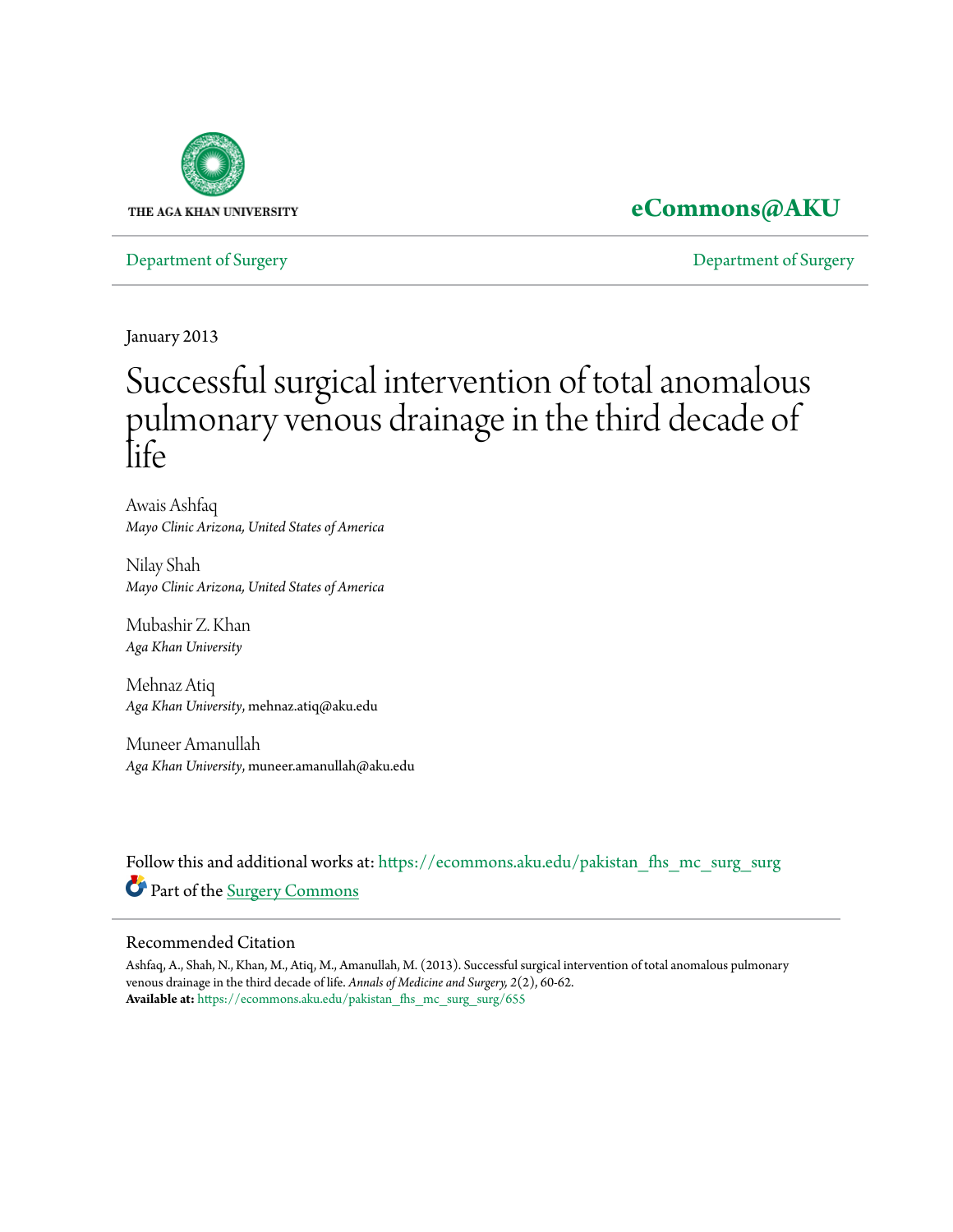# **Case Report**

# **Successful Surgical Intervention of Total Anomalous Pulmonary Venous Drainage in the Third Decade of Life**

Awais Ashfaq<sup>1</sup>, Nilay Shah<sup>1</sup>, Mubashir Z. Khan<sup>2</sup>, Mehnaz Atiq<sup>3</sup>, Muhammad M. Amanullah<sup>2</sup>

1Department of Surgery, Mayo Clinic Arizona, Arizona, United States of America, 2Division of Cardiothoracic Surgery, Department of Surgery, Aga Khan University Hospital, Pakistan, 3Department of Pediatrics and Child Health, Aga Khan University, Pakistan *Correspondence to:* Nilay Shah, 5777 E Mayo Blvd, Phoenix, AZ 85054, Tel: +1 (602) 680 8780, Email: shah.nilay1@mayo.edu

#### **Article history**

Received: 22 December 2012 Accepted: 17 February 2013 Available online: 5 March 2013

#### **Provenance and Peer Review**

Unsolicited and Editorial Review

#### **Keywords**

Echocardiography Heart Defects Congenital Heart Disease Pulmonary Veins Abnormalities Pulmonary Veins Surgery

#### **Abstract**

Total anomalous pulmonary venous drainage (TAPVD) accounts for approximately 1.5% of all congenital heart diseases. It is usually diagnosed in the neonatal period and is rarely seen in adults. We report an unusual case of a patient with TAPVD who was successfully treated at the age of 28 years. We believe that this is the oldest person in the South Asian literature to undergo surgical correction of TAPVD.

© Surgical Associates Ltd Open access under [CC BY-NC-ND license.](http://creativecommons.org/licenses/by-nc-nd/3.0/)

# **Introduction**

Total anomalous pulmonary venous drainage (TAPVD) accounts for approximately  $1.5\%$  of all congenital heart diseases,<sup>1</sup> and the occurrence of atrial septal defect (ASD) is usually associated. It is usually diagnosed in the neonatal period and is rarely seen in adults.<sup>2</sup>

A classification of TAPVD has been proposed by Darling *et al.*, 3 who has divided it into four types: supra-cardiac (45%); infra-cardiac (25%); intra-acardiac (25%) and mixed (5%).

TAPVD requires surgical correction for survival, without which, 80% babies die before their first birthday.<sup>4</sup> We report an adult patient with supra-cardiac TAPVD who underwent successful surgical correction.

# **Case Summary**

A 28 year old man, weighing 57.5 kg, and a banker by profession, presented to our hospital with complaints of shortness of breath on exertion for the past 4–5 months. Classified as New York Heart Association (NYHA) Class II worsening towards Class III.

He was diagnosed with ASD in childhood but remained asymptomatic until recently when he started developing dyspnea. Following this, he was advised to undergo cardiac catheterization (Cath) and referred to our hospital. His past medical and surgical history was unremarkable and he was not currently using any medications.

On examination, he was a young man of medium size build in good general status. Peripheral examination of the limbs revealed mild cyanosis with markedly clubbed fingers; other examinations were unremarkable. His  $O<sub>2</sub>$  saturation was 96– 98% at rest with haemoglobin and a haematocrit of 15.6 g/dl and 46.7%, respectively. Echocardiogram revealed a 13 mm Ostium Secundum ASD with bi-directional flow favouring a left to right shunt along with TAPVD to the superior vena cava (SVC) with a mild gradient across the pulmonary valve (PG) of 35–40 mmHg. His Cath revealed a left ventricular (LV) pressure of 130/13 mmHg, right ventricular pressure (RV) of 60/12 mmHg, pulmonary artery pressure (PA) of 50/18 mmHg with reversible moderate pulmonary arterial hypertension (PAHTN) confirming the findings of echocardiogram (Figure 1). He was advised to undertake elective corrective surgery.

The patient was operated through a median sternotomy and was put on cardiopulmonary bypass. Operative findings re vealed a supra-cardiac TAPVD with a large vertical vein draining into the right brachiocephalic vein through into the SVC; along with a large secondary 2ºASD (Figure 2). Both right and left pulmonary vein (PV) were draining into the confluence. Pre-operative aortic and PA pressures were 77/56 mmHg and 28/13 mmHg, respectively. The procedure involved redirection of PV to the left atrium (LA), closure of ASD with autologous pericardial patch, and ligature of vertical vein. Post-operative aortic and PA pressures were 90/40 mmHg and 22/10 mmHg, respectively. The patient was transferred to the ICU intubated, ventilated, and on minimal inotropic support.

Post-operative echocardiogram revealed all 4 PV were entering into LA with no obstruction appreciated at the entry site. The inter-atrial septum was found to be intact. There was no pulmonary stenosis and the pulmonary gradient (PG) was found to be 8 mmHg. The post-operative stay was stable and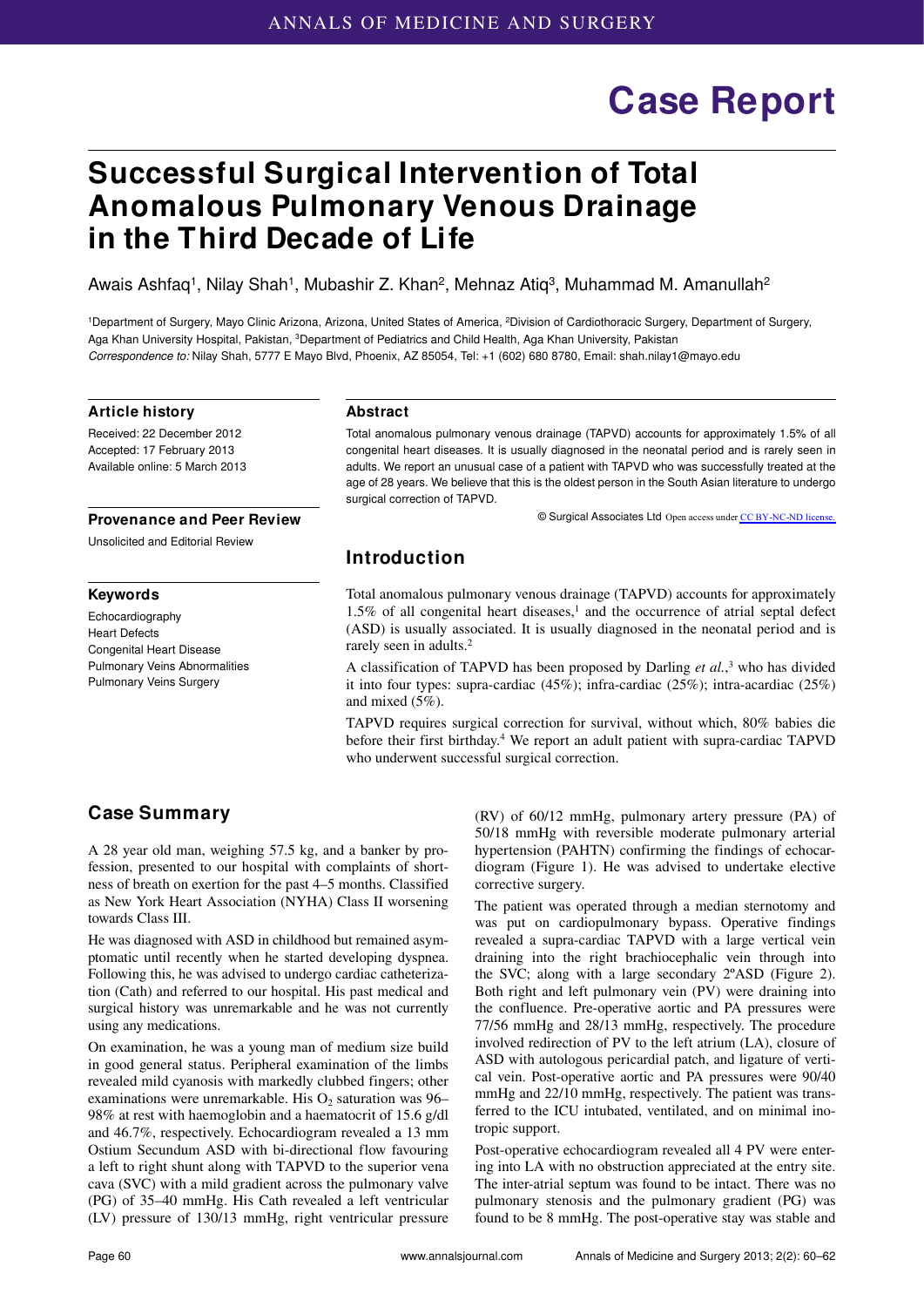

**Fig 1** Angiogram of the patient revealing right and left pulmonary venous system draining into a venous confluence. The venous confluence drains into the vertical vein which is connected to the superior vena cava through innominate vein.



**Fig 2** Trans-atrial trans-septal incision, opening the left atrium, a corresponding incision in the common pulmonary venous confluence and anastomosis.

the patient was discharged on the 6th post-operative day. Six months after the surgical repair the patient has been persistently improving and is now in NYHA Class I.

# **Discussion**

In TAPVD, the common PV either does not connect with the pulmonary venous system or does not form at all. Right atrium (RA) and RV enlargement occurs because all pulmonary venous return connects to the systemic venous system. If neither pulmonary nor systemic connection is available to the lungs, then death usually occurs during the neonatal period.5 Patients with TAPVD usually present in the early neonatal period, often with marked cyanosis and shock, and almost always require a surgical intervention on an emergency basis.6

An ASD/patent foramen ovale serves a vital function in keeping these patients alive allowing the LV to receive mixed oxygenated and de-oxygenated blood. The size of the communication determines the volume of blood that able to cross to the left side, eventually determining the cardiac output and systemic oxygenation. This is one of the structural factors that determines the patient's clinical status. The other is an obstruction in the path of PV drainage from the lungs to the systemic venous system. 75% of patients with TAPVD have a widely patent connecting vein with no obstruction of venous return.<sup>5</sup> The consequences of obstruction are pulmonary venous congestion, decreased oxygenation, and elevation of PA pressures that lead to pulmonary hypertension and eventually heart failure.<sup>7</sup>

Survival until the third decade is unusual, and increasing age is known to be an unfavorable factor for successful surgical outcome. The mortality of which, when surgical repair is not performed, is estimated at 80% within the first year.<sup>8</sup> Few cases have been reported of a successful surgical correction in the second decade<sup>8</sup> and the sixth decade<sup>7</sup> but none in the Asian literature. The major factors that contributed to the long-term survival of our patient was the supra-cardiac type of TAPVD, unobstructed pulmonary venous drainage, a large inter-atrial communication, and maintenance of vascular resistance and pulmonary pressure closer to normal limits.

Some authors suggest that the vertical vein should not be ligated when the left atrium is small and, therefore, poorly compliant to accommodate blood flow after surgical repair.<sup>9</sup> Others<sup>10</sup> believe that, although this technique may be associated with smoother postoperative course, it has the disadvantage of requiring re-intervention to eliminate the leftto-right shunt that may persist in the late post-operative phase. Generally, long-term prognosis after successful repair of TAPVD is favorable. Approximately 10% to 15% of patients have evidence of late pulmonary vein obstruction, which tends to be recurrent and progressive.7 For this reason, long-term surveillance is important, and further studies are warranted to monitor the outcomes and long-term course of such patients.

# **Conclusion**

In conclusion, this report describes a case of an unobstructed supra-cardiac TAPVD in a 28-year-old man who was successfully treated through surgery. It is clearly evident, that surgery should not be excluded as an option in such cases. However, careful and thorough pre- and peri-operative assessment should be done to exclude other abnormalities; and a uniform management plan should be drawn for the management of such cases.

## *Ethical approval*

Consent was obtained.

## *Conflicts of interest*

No conflicts of interest have been declared by the author.

## *Author contributions*

AA – Conception and design of study, acquisition and analysis of data, initial draft of the article.

NS – Draft and revising article for critical intellectual content. MK, MA, MMA – Interpretation of data, draft and revising article for critical intellectual content.